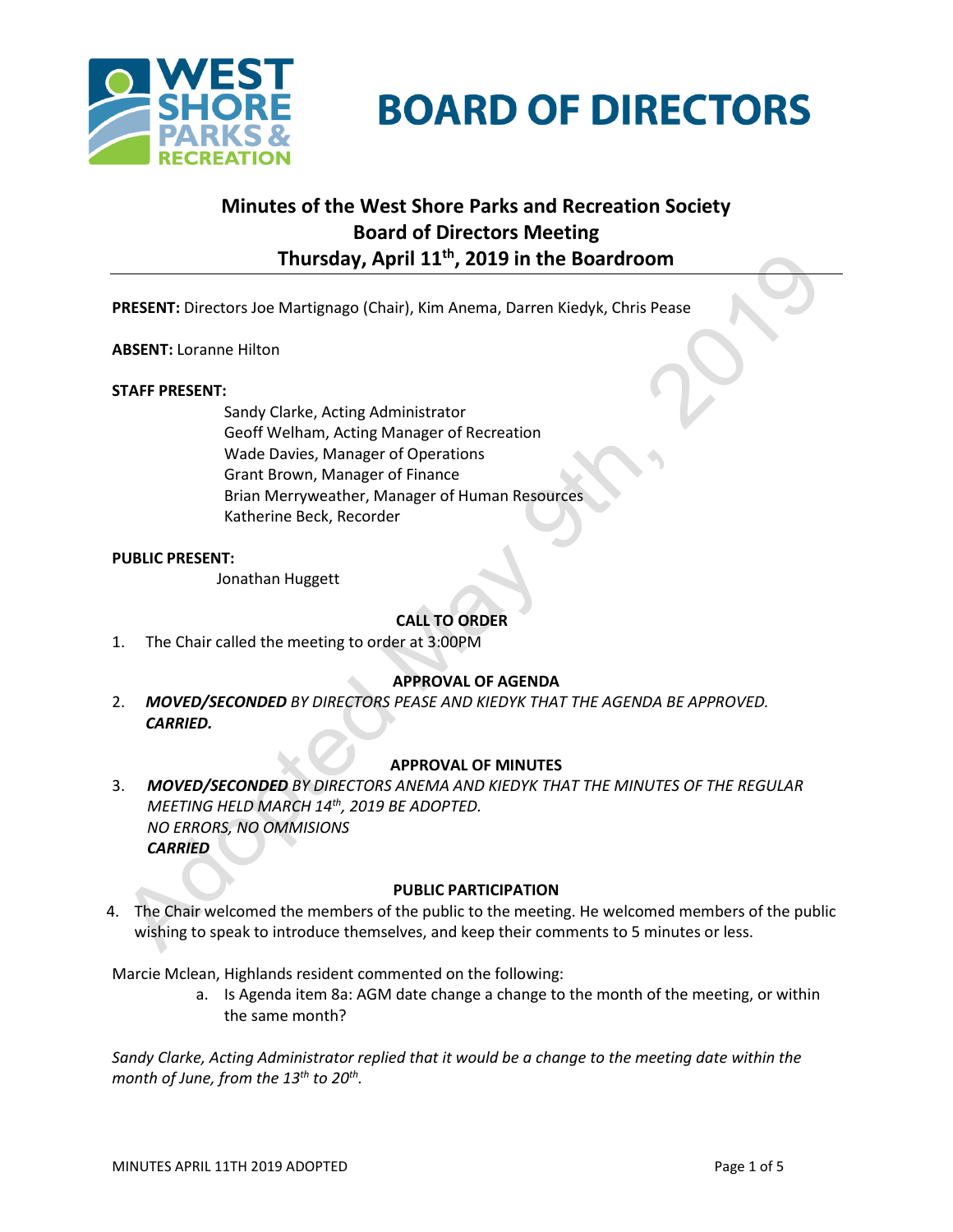Pei Mei Chia, President, Juan de Fuca Curling Club commented on the following:

a. Regarding the closure of the Curling Rink, thank you to the Board for meeting with the club last week, and inviting the club to present a business plan to keep the Curling Rink operational. The club is requesting 30 days from today to complete and present their plan.

*The Board provided May 11th, 2019 as the date on which the business plan from the Juan de Fuca Curling Club must be submitted. The Chair stated that the board would review the business plan at that time, and that Jonathan Huggett, Consultant would review it as well.*

Ryan Hyland, President of the Juan de Fuca Lacrosse Association, commented on the following:

a. The JDF Lacrosse Association would like to formally express their interest in the availability of indoor lacrosse time for local youth during the fall and winter months when outdoor play is not possible. A letter expressing formal interest to the Board of Directors for consideration is forthcoming.

Larissa Coates, President of the Victoria Youth Field Lacrosse Association commented on the following:

a. the Victoria Youth Field Lacrosse Association has submitted a letter of interest in the availability of indoor lacrosse time for local youth during the fall and winter months when outdoor play is not possible.

Mike Brown, Vice President of Triangle Athletic Association Baseball, commented on the following:

a. Triangle Athletic Association would like to formally express interest in the availability of indoor space for local youth during the fall and winter months when outdoor play is not possible. A letter expressing formal interest to the Board of Directors for consideration has been sent.

Dave Johnson, President of the Juan de Fuca Soccer Association, commented on the following:

a. The JDF Soccer Association would like to formally express their interest in the availability of indoor soccer time for local youth during the fall and winter months when outdoor play is not possible. He noted that this model has been implemented in Oak Bay with great success. A letter expressing formal interest to the Board of Directors for consideration has been sent.

Al Hood, Past President of the Juan de Fuca Curling Club, commented on the following:

a. It is important that facilities exist for all users, and that the community as a whole is considered so that no one is pushed out. He expressed hope for all the potential user groups of the Curling Rink to work together rather than against of each other.

Don Brown, View Royal Resident and Curler, comment on the following:

a. The use of the curling ice during the summer for power and figure skating should be considered as an option. He stated that there did not appear to be significant use of the dry floor space when curling was not in session, and suggested that Gymnasiums be utilized.

*Board Chair Joe Martignago thanked members of the public for their participation. He encouraged those planning to write letters expressing interest in indoor facility space to provide as much detail as possible in their letter regarding their intended usage. This will allow the Board of Directors to undertake a*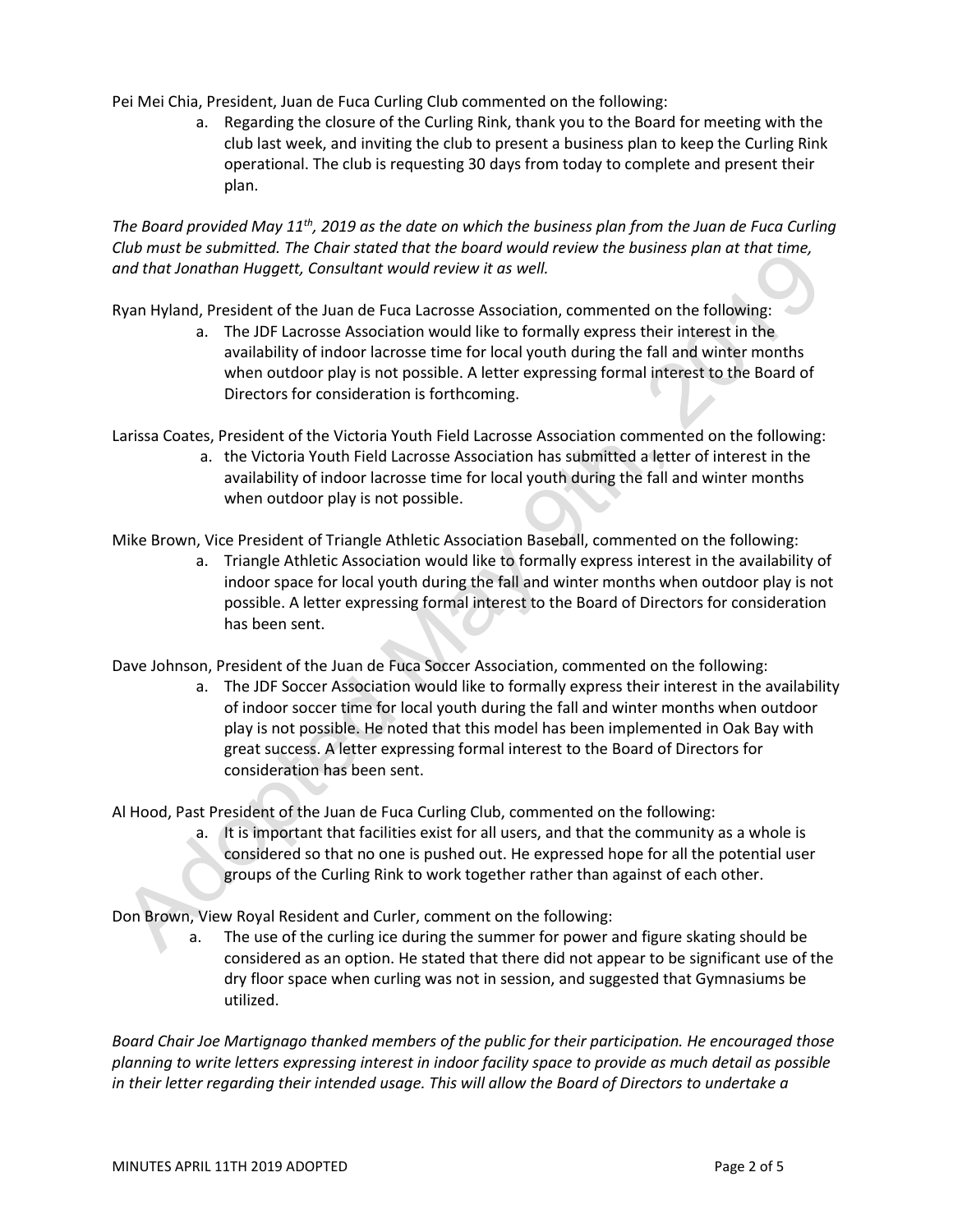*comprehensive analysis of future usage of the Curling Rink. The objective of the Board of Directors will be to make a decision which ensures the balanced use of a publically owned facility.*

Marcie Mclean, Highlands resident provided an additional commented on the following:

- a. What is the future impact to converting the curling rink into a dry floor space, if there is a resurgence of interest and participation in the sport of curling in the future?
- b. There is conversation about converting the curling lounge into childcare space, however is provision of childcare within the scope of recreation?

*Board Chair Joe Martignago thanked members of the public for their comments and participation.*

### **CHAIRS REMARKS**

5. None

# **STANDING COMMITTEES**

### **6. a) Finance Committee Update** *Kim Anema, Finance Committee Chair, provided the following updates:*

The Finance Committee met this afternoon and has made two recommendations to the Board of Directors for consideration:

> i. Auditors from KPMG attended the Finance Committee meeting and presented on WSPR 2018 Financial Statements. The Finance Committee Recommends that the WSPR Board of Directors approve the WSPR Financial Statements for the 2018 Fiscal Year.

*MOVED/SECONDED BY DIRECTORS KIEDYK AND PEASE THAT FIANCIAL STATEMENTS FOR THE YEAR ENDING IN 2018 BE APPROVED.*

*CARRIED.*

ii. WSPR staff presented the proposed the 2019 Fees and Charges to the Finance Committee. The average increase across all areas was 2.5%, with increases in specific fees ranging from 0% to 10% depending on usage, regional comparisons, and other factors. Fees are implemented on September 1<sup>st</sup>, 2019. The Finance Committee recommends that the WSPR Board of Directors approves the 2019 Fees and Charges. *MOVED/SECONDED BY DIRECTORS KIEDYK AND ANEMA THAT THE 2019 FEES AND CHARGES BE APPROVED, AND SENT TO STAFF OF EACH MEMBER MUNICIPALITY FOR INFORMATION. CARRIED.*

# **OLD BUSINESS**

7. N/A

# **NEW BUSINESS**

# **8. a) AGM Date change**

*Sandy Clarke, Acting Administrator commented on the following:*

There was a request from Director Hilton to adjust the date of the 2019 AGM from June  $13<sup>th</sup>$  to June 20<sup>th</sup> due to a conference being held which most of the Directors are scheduled to attend.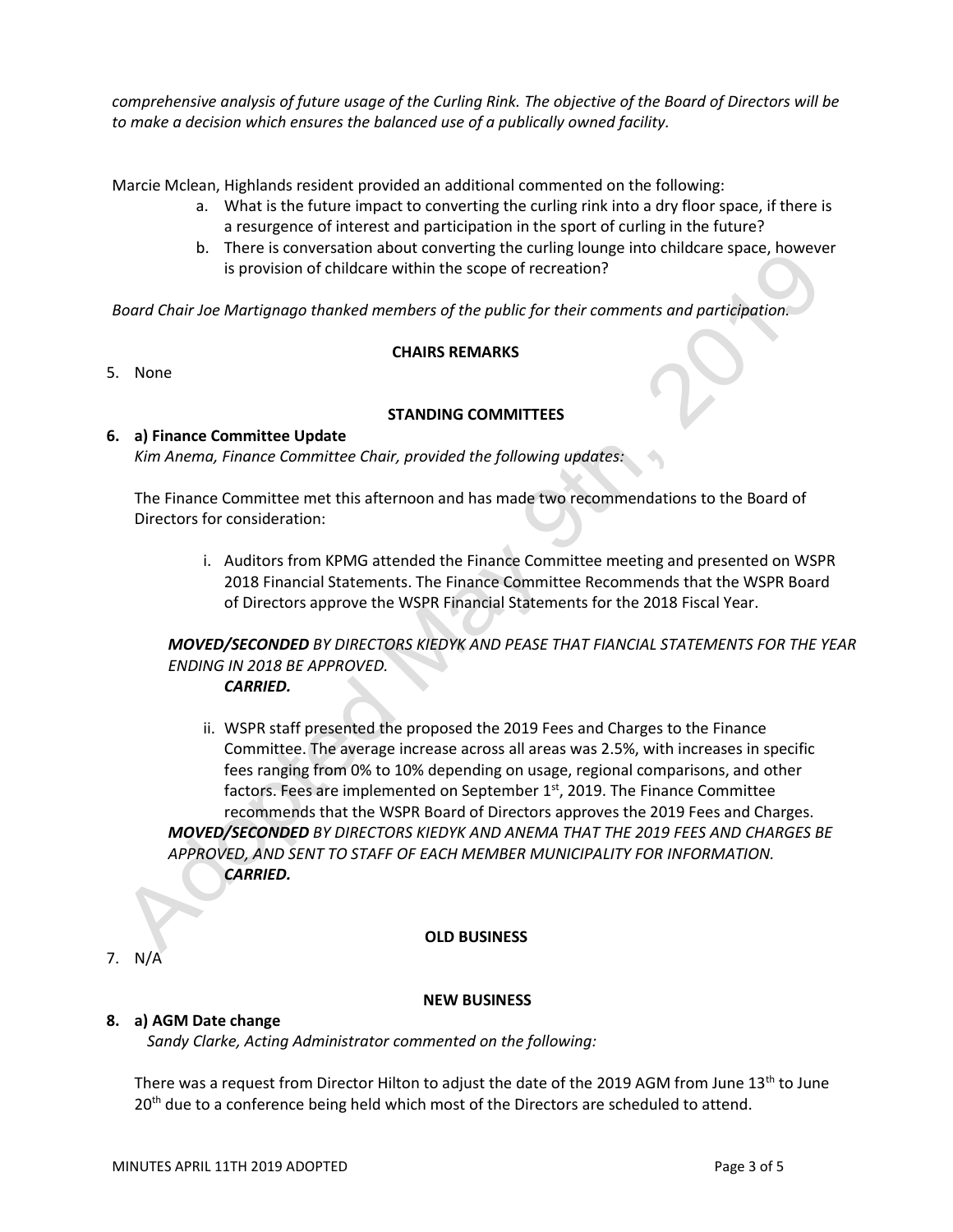There was discussion among the directors about changing the date and time of the 2019 WSPR Board AGM.

*MOVED/SECONDED BY DIRECTORS KIEDYK AND PEASE THAT THE 2019 WSPR BOARD OF DIRECTORS AGM BE MOVED TO THURSDAY JUNE 20th AT 7:00PM. CARRIED.*

## **FOR INFORMATION**

### **9. a) Administrator's Report**

*Sandy Clarke, Acting Administrator highlighted the following:*

Rock the Shores has been cancelled for 2019, with a sudden announcement provided to WSPR by Atomique Productions. Atomique is citing the current business climate and availability of musical acts as their greatest challenges. This is a budgeted rental for WSPR, however staff will work to minimize losses through new events. The extended playoff series by the Grizzlies was not budgeted for, and will assist in offsetting the lost revenue.

The Curling rink has gone through its annual conversion to dry floor for the Spring/Summer season. We have a full month of large trade shows and events booked for April, which will utilize the dry floor in the Curling Rink and the Q Centre. These include the Slegg Contractor show, the Home Show, the BC Indoor Archery Championship and the Train Show.

The addition of a large screen for the Q Centre Arena is in progress. The Shamrocks and Grizzlies have formed a partnership to purchase, install, and manage the use of the screens in the Q Centre. The company supplying the screen will be in Victoria next week to determine the engineering requirements for installation.

CHEK news was onsite on March 14th to film segments for their CHEK Around Town program. They interviewed staff who represented the pottery studio, weight room, sledge hockey program and arenas, and highlighted overall programs, services, and facilities. The segments will air on CHEK TV over the next three months.

Spring Break Camps were a huge success with over 1,150 registrations for 10 days of programming offered at JDF Recreation Centre, Centennial Centre and outdoors. This is one of the highest attendance numbers ever recorded for Spring Break.

Spring and Summer program registration opens on Thursday April 4th. This season is an extremely busy time for the community, given the wide array of camps and programs offered.

The Capital Region Female Minor Hockey Association is a new non-profit society focused on advancing the female youth hockey participation in Victoria. They incorporated in May 2017 and were approved by BC Hockey for membership on March 11, 2019. The intention is to start their regular season in September 2019, and they are actively looking for ice time at all municipal rinks.

#### *FOR INFORMATION ONLY*

#### **IN CAMERA**